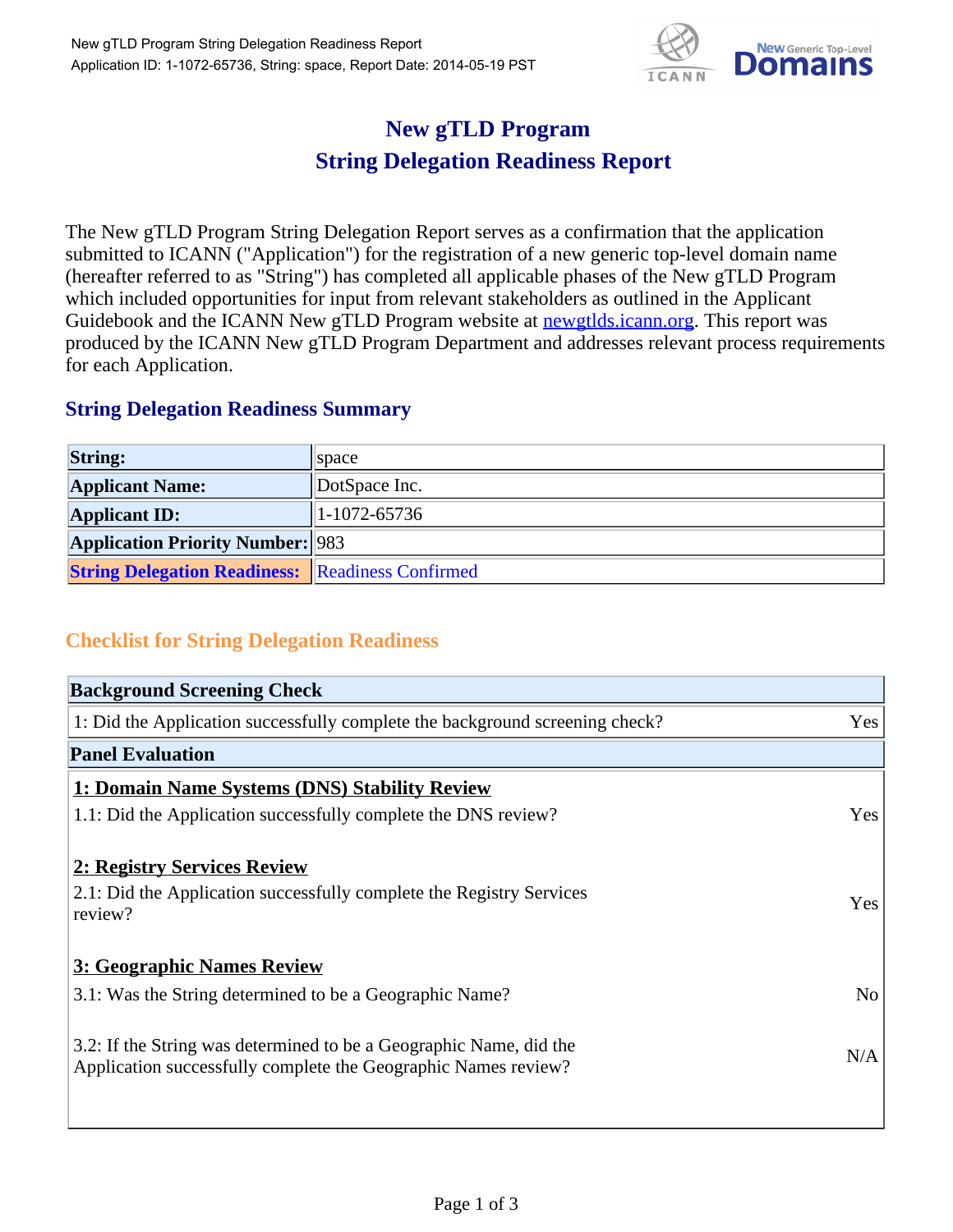

| <b>4: Financial Review</b><br>$\vert$ 4.1: Did the Application successfully complete the Financial Capability<br>review?                                                                                                                                                                                                                                     | <b>Yes</b> |
|--------------------------------------------------------------------------------------------------------------------------------------------------------------------------------------------------------------------------------------------------------------------------------------------------------------------------------------------------------------|------------|
| <b>5: Technical Review</b><br>5.1: Did the Application successfully complete the Technical and<br><b>Operation Capability review?</b>                                                                                                                                                                                                                        | <b>Yes</b> |
| <b>6: String Similarity Review</b><br>$\vert$ 6.1: Was the Application determined to not be confusingly similar to other<br>applied for strings, including through String Confusion Objections?                                                                                                                                                              | Yes        |
| 6.2: If the Application was determined to be confusingly similar to other<br>applied for strings, including through String Confusion Objections, did the<br>Application prevail in the string contention resolution process (CPE,<br>Auction, and/or Self-Resolution of String Contention via<br>withdrawal/termination of all other members in contention)? | N/A        |

| <b>Public Comment Period</b>                                                                                                                                                                   |                |
|------------------------------------------------------------------------------------------------------------------------------------------------------------------------------------------------|----------------|
| 1: Was the public provided an opportunity to submit comments on the Application?                                                                                                               | Yes            |
| 2: Were comments for the Application considered by evaluation panels?                                                                                                                          | Yes            |
| <b>Objection Process</b>                                                                                                                                                                       |                |
| 1: Were objections filed against the Application?                                                                                                                                              | N <sub>0</sub> |
| 2: If objections were filed against the Application, did Applicant prevail in the dispute<br>resolution proceedings for all Legal Rights, Limited Public Interest and Community<br>Objections? | N/A            |
| <b>Governmental Advisory Committee (GAC) Advice</b>                                                                                                                                            |                |
| 1: Did the GAC have an opportunity to provide advice for the Application?                                                                                                                      | Yes            |
| 2: Did the GAC provide consensus GAC advice that the String should not be approved by<br>the ICANN Board?                                                                                      | N <sub>o</sub> |
| 3: If the GAC provided consensus GAC advice to the ICANN Board, did the ICANN Board<br>(or New gTLD Program Committee) accept the GAC advice?                                                  | N/A            |
| <b>Accountability Mechanisms</b>                                                                                                                                                               |                |
| 1: Was the Application the subject of a complaint or review through one of ICANN's<br>accountability mechanisms (Reconsideration or Independent Review)?                                       | <b>No</b>      |
| 1.1: If yes, did the BGC, ICANN Board or New gTLD Program Committee determine that<br>the Application should not proceed to contracting?                                                       | N/A            |